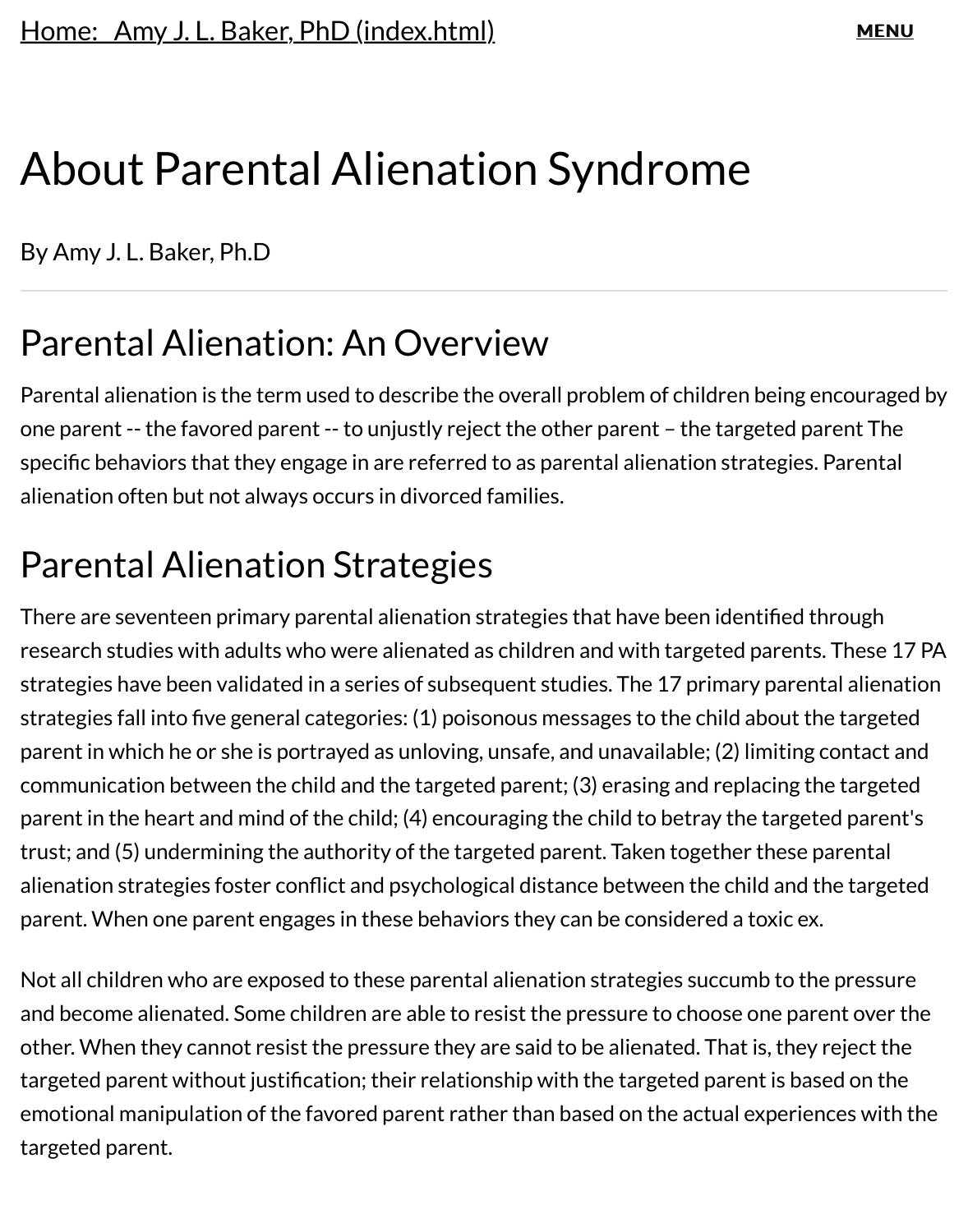reasons for the rejection of the targeted parent; (3) lack of ambivalence towards both  $p$ which one is viewed as all good and the other as all bad; (4) lack of remorse for the poor of the targeted parent; (5) reflexive support for the favored parent; (6) use of borrowed (7) the "independent thinker" phenomenon; and (8) spread of animosity towards the friends family of the targeted parent.

# Agreement in the Field

While PAS is not in the American Psychiatric Association's manual of diagnoses (the DS meet the APA's definition of a syndrome. Moreover, there is virtually no disagreement children align with one parent against the other in response to post divorce parental co that when they do, they exhibit certain unique behaviors as described above.

# Long-Term Effects of PA and PAS

Research has established that children exposed to the 17 primary parental alienation s those who become alienated suffer in the long run, as do their parents. Targeted parent the nightmare of parental alienation need strategic guidance so that they can more effectively parent with a toxic ex before their children turn against them. For parents whose children area area area are already alienated, they need compassionate support and advice on their parental alien journey.

Dr. Baker is a nationally recognized expert in parent child relationships, especially children of the original divorce, parental alienation syndrome, and emotional abuse of children.

#### Dr. Baker is available as an expert witness and for print, radio, and televis interviews.

- Email: AmyJLBaker@aol.com (mailto:amyjlbaker@aol.com)
- Phone: (201) 321-9874

Latest Blog Posts